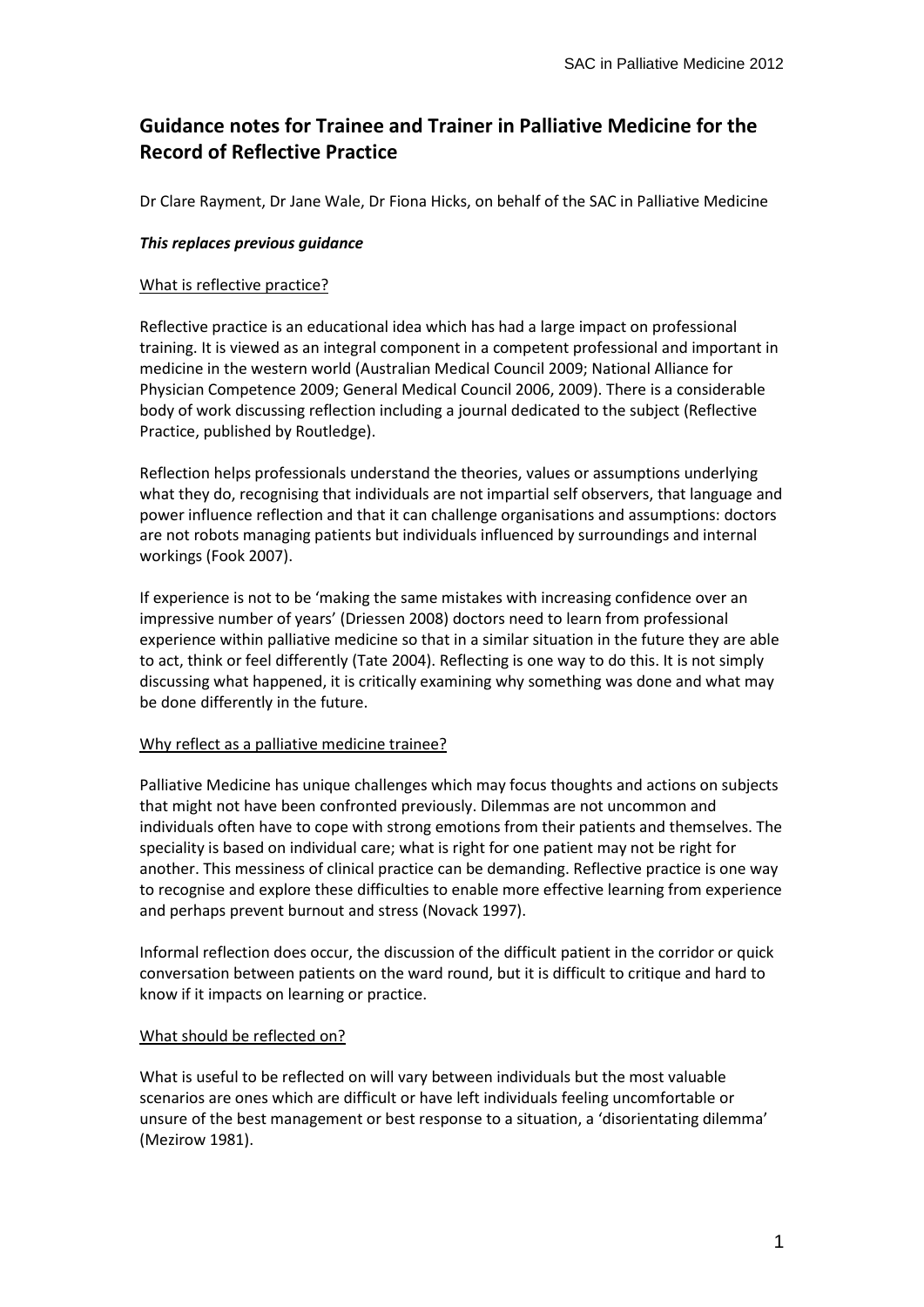## How to formally reflect

There are many tools used to enable professionals to reflect but key to all are the importance of being guided - to challenge and support there needs to be a facilitator (Artherton 2010; Johnson 2010; Mann 2009; Sandars 2009, Snadden 1998; Hatton 1995). This can be your supervisor but does not have to be, it could be someone approved by them such as an experienced nurse. It is hoped this may help some trainees reflect on scenarios that they feel highlight poor performance but are likely to have a large number of useful action and learning points. It is expected that trainees will be 'wise, compassionate, non judgemental observers of their own experience' (Tate 2004)

The guide that is being used is IDEA (see p3), this is based on a discussion of a scenario with a facilitator leading to a definitive action plan or learning points.

These are the steps in the process.

- Step 1 of IDEA: Identify a 'disorientating dilemma'
- Step 2 of IDEA: Synopsis written and given to facilitator, max 500 words
- Step 3 of IDEA: trainee reflects alone and writes supporting notes then meets with facilitator and discusses 30-45mins
- Step 4 of IDEA: action/learning points agreed with facilitator during the discussion
- Synopsis and action/learning points go on eportfolio to support curriculum sign off

Trainees are required to do 2 scenarios a year. They can be used to highlight learning needs, show skills to meet specific curricula competencies, direct training and inform appraisal. They can be on any aspect of practice - not just clinical cases.

The format will be reviewed and feedback welcomed.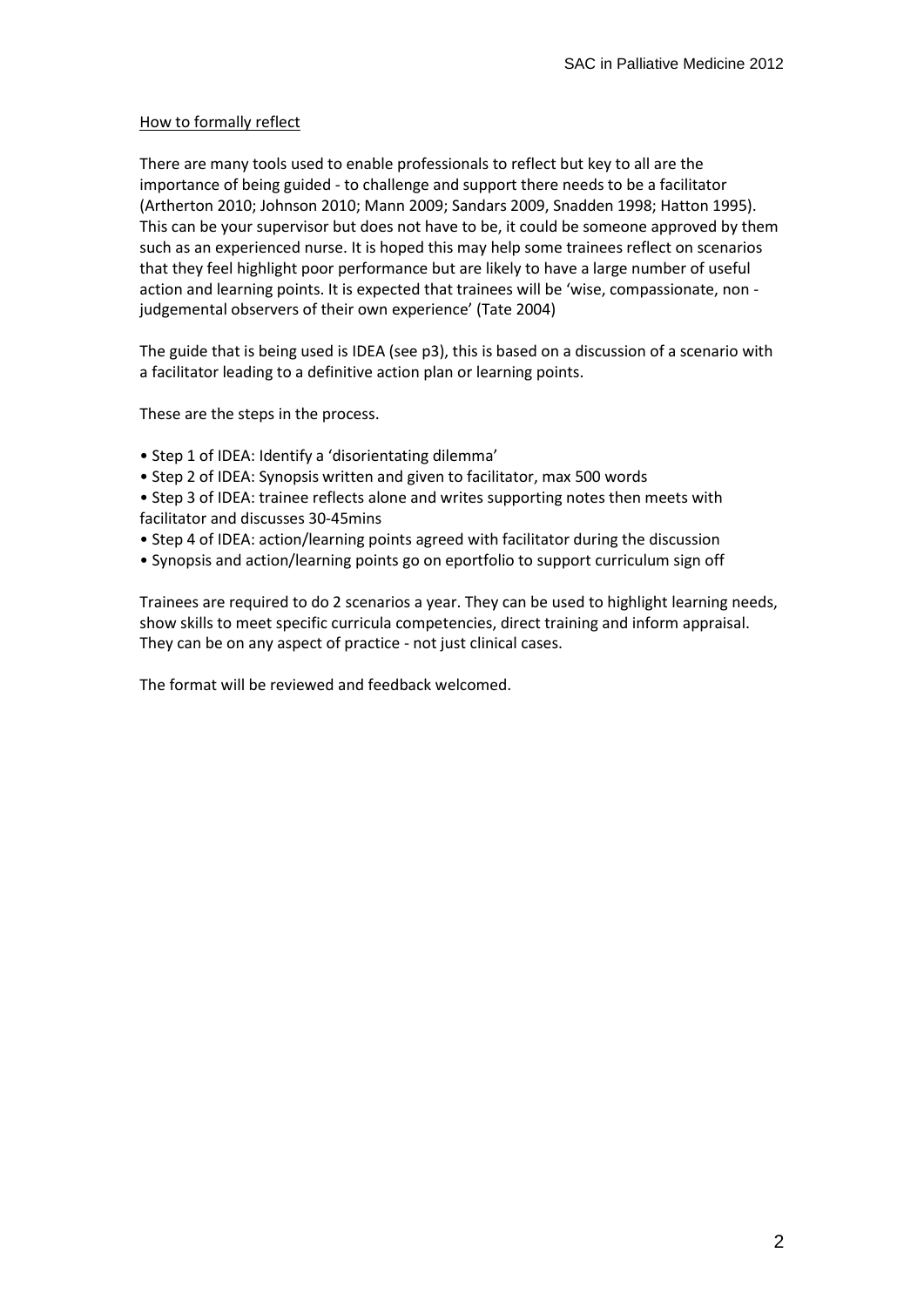#### **REFERENCES**

AUSTRALIAN MEDICAL COUNCIL. 2009. Assessment and Accreditation of Medical Schools: Standards and Procedure [online]. [accessed 30th November 2010]. Available from: http://www.amc.org.au/images/Medschool/standards.pdf

ATHERTON, J. S. 2010. Learning and Teaching; Reflection and Reflective Practice [online]. [Accessed 12 December 2010]. Available from <http://www.learningandteaching.info/learning/reflecti.htm>

DRIESSEN, E., TARTWIJK, J., DORNAN, T. 2008. The self critical doctor: helping students become more reflective. British Medical Journal. 336, pp 827-941.

FADE, S. (2004) Reflection in the Dietetic Curriculum. In: S. Tate, M Sills eds.The Development of Critical Reflection in the Health Professions. The Higher Education Academy Occasional Paper 4 pp. 76-81.

FOOK, J and F GARNDER. 2007. Practising Critical Reflection. Oxford University Press: Oxford

GENERAL MEDICAL COUNCIL. 2006. Good Medical Practice. London: GMC.

GENERAL MEDICAL COUNCIL. 2009. Tomorrow's doctors: recommendations on undergraduate medical education. London: GMC.

HATTON, N and D. SMITH. 1995. Reflection in teacher education. Teaching and Teacher Education. 11(1), pp33-49.

JOHNSON, C. and BIRD J. How to teach reflective practice. School of postgraduate medical and dental education . [online]. Cardiff University [accessed 1st December 2010]. Available online at<http://www.cardiff.ac.uk/pgmde/resources/howtoreflective.pdf>

MANN, K., GORDON, J., MACLEOD, A.2009. Reflection and reflective practice in health professions education: a systematic review. Advances in Health Science Education 14, pp 595-621.

MEZIROW, J. 1981. A Critical Theory of Adult Learning and Education. Adult Education 32, pp 3–23.

MOON, J. A. 1999. Reflection in learning and professional development. Routledge Falmer: Oxon.

MOON, J. A. 2004. A handbook of reflective and experiential learning: theory and practice. RoutledgeFalmer: Oxon.

NATIONAL ALLIANCE FOR PHYSICIAN COMPETENCE. 2009. Guide to Good Medical Practice – USA Version 1.1. [online]. [accessed 30th November 2010]. Available from [http://www.ama](http://www.ama-assn.org/ama1/pub/upload/mm/377/ggmp-usa.pdf)[assn.org/ama1/pub/upload/mm/377/ggmp-usa.pdf](http://www.ama-assn.org/ama1/pub/upload/mm/377/ggmp-usa.pdf)

NOVACK, DENNIS, H., SUCHMAN, W., C., EPSTEIN R., M. 1997. Calibrating the physician: personal awareness and effective patient care. Journal of the American Medical Association. 278(6) pp 502-509.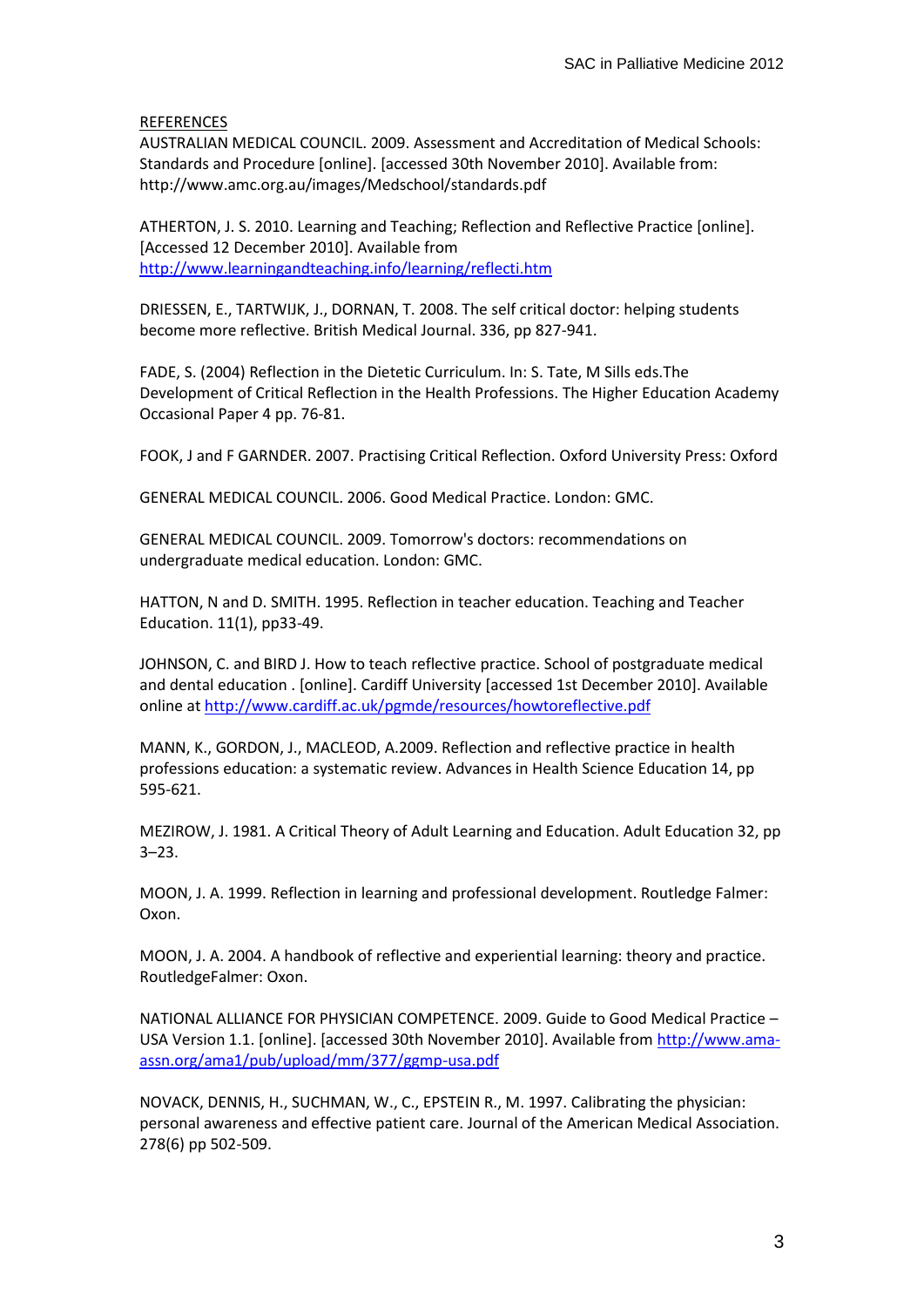SALTIEL, D. 2010. Judgement, narrative and discourse:a critique of reflective practice. In: H. BRADBURY, N.FROST, S. KILMINSTER, M. ZUKAS, eds. Beyond reflective practice: new approaches to professional lifelong learning. Routledge: London, pp 130-143

SANDARS, J. 2009. The use of reflection in medical education: AMEE guide no 44. Medical Teacher 31, pp 685-695.

SNADDEN, D. THOMAS M. 1998. The use of portfolio learning in medical education. Medical Teacher. 20(3), pp 192-199.

TATE, S. 2004. Using critical reflection as a teaching tool. In: S. Tate., M. Sills, eds. The Development of Critical Reflection in the Health Professions. The Higher Education Academy Occasional Paper. 4, pp 8-18. SAC in Palliative Medicine 2011 6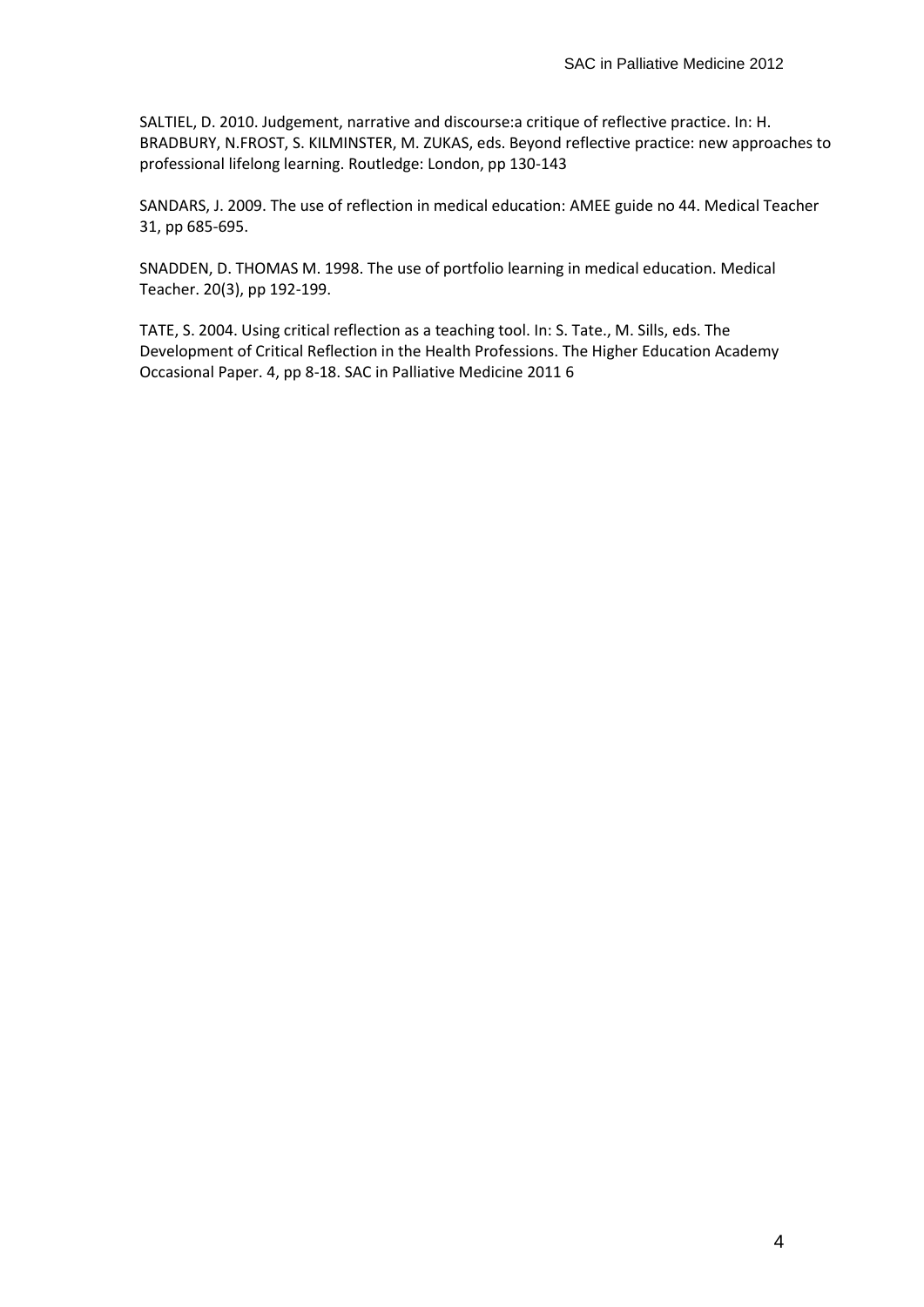## **Appendix 1**

## **Resources for use with reflection or learning journals**

## **Jenny Moon, Centre for Excellence in Media Practice, Bournemouth University and Independent Consultant (Jenny@cemp.ac.uk)**

This is the resources section from my new book on learning journals and their use – Learning Journals – a handbook for reflective practice and professional development (Routledge Falmer, 2006 – second edition). The material in this section may be freely photocopied, though it would be appreciated if the author's name and the source of the copy were included.

#### **GP's story**

## **Account 1**

Early January  $-$  it is always like that  $-$  cold outside, hot and airless inside and the post Christmas ailments come pouring in. I had had a bad night. Our 17-year old had gone out clubbing with her friends and phoned at 2.00am, unable to find a taxi - would one of us come and get her. As soon as the phone was down, Julia, my wife, plausibly argued the case for staying in bed because of her teaching day the next day. (What about my long list in the surgery today?). I didn't argue – just got up and went. It was hard getting up in the morning and it was a particularly long list of the worried well, with coughs and colds and "flu' being used to hide their family discords and boredoms with work. I'm cynical – OK.

I was getting towards the end when the door opened on Marissa. She came in, – hunched shoulders, grey faced as usual – and clutching her bag in that peculiar way. She is 30, but always manages to look twice her age. Our practice is well aware of Marissa and her aches and pains. I was a bit surprised to see her because she had not been on the list when I first saw it this morning so that meant that Trisha, our receptionist, must have squeezed her in. Trisha's expertise at judging who needs to be 'squeezed in' is usually accurate and would not usually include the heart sinks like Marissa.

I welcomed Marissa in. She had a wrenched shoulder this time and she said that it had happened when she was lifting a bed in her mother's house. It was a slightly unusual one for Marissa. She was more of the tummy-ache and headache brigade. I had a quick look and prescribed painkillers. I typed the prescription and looked up, expecting the relieved look, but it was not there and she asked me if the painkillers would really take away the pain. I was a bit perplexed and I asked her why she had been moving furniture. She started to tell me how she had decided to move back to live with her mother. In my tired state at this end of the morning, I prompted questions about her family relationships and she seemed to open up. I felt I was doing the right thing – even felt noble about giving her the time on that morning, but I knew I was not very 'sharp' about it. I thought that just letting her talk for a few moments was probably helpful to her.

Marissa had been born long after the other children and felt as if she had been seen as a nuisance, particularly by her mother. But now she could not cope alone and was moving back in with this cold mother. I had got her talking and I brightened, thinking I was doing a good job. I wondered why I had not let this talk flow before. We ran out of time, and I asked her to come back to talk more. I was thinking that we might be able to get on top of these recurrent visits to the surgery.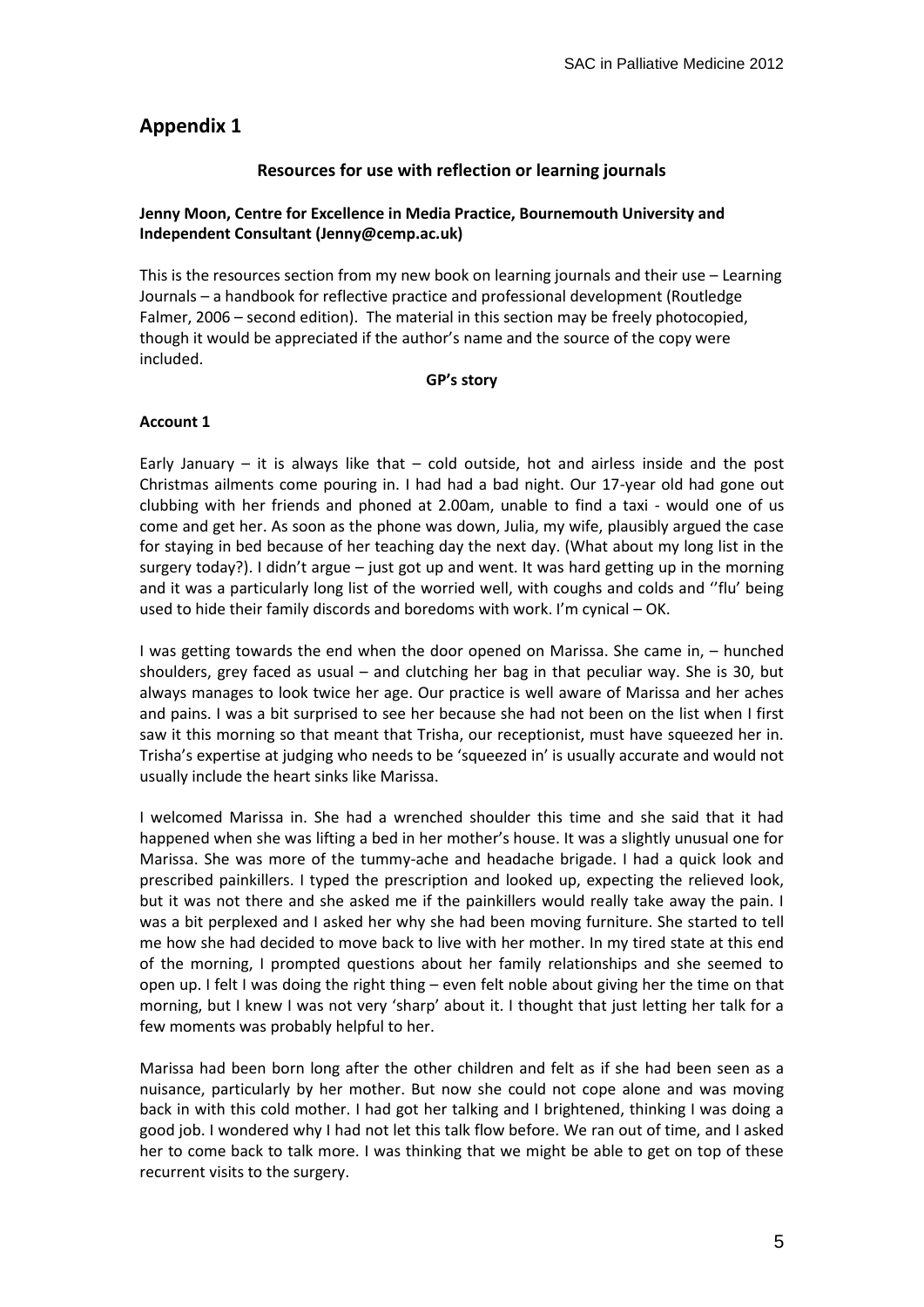I did actually feel better after seeing her. My attitude to my 'success' with her changed the next week. Marissa did come back – but not to me. She chose to come back when Geoff, the senior partner, was on. She was still complaining about the shoulder and she told Geoff that I had obviously thought that her shoulder was to do with her family – but it was not and she needed more than painkillers. Looking at the shoulder, Geoff agreed with her and referred her for physiotherapy. This little incident has perturbed me a bit. It stirred up my professional pride. I had thought I was doing a good job.

#### **Account 2**

There was a recent event that made me think a bit about the way I see patients and the manner in which I work with them. I'd had a short night and there were some bad feelings around at home. It was difficult to feel on top of the job and to cap it, was also early January. We tend to get into the surgery lots of patients with the after effects of the Christmas period then – the colds, the 'flu's and those who do not want to go back to work. All this makes me irritable when the lists of genuinely ill patients are almost too long to manage. I am not sure how much this generally bad start had to do with the event – how much has my own state to do with how I function?

So it was the end of this particularly long morning when Marissa walked in. Marissa had not been on the list that I had seen earlier and I was surprised that Trisha (the receptionist) had added her – since it is the 'genuinely' ill patients who are added once the list has been made up. Marissa is a regular with minor aches and pain. Sometimes there is just not time for these patients - but how do we solve that? I welcomed Marissa. She was pale and hunched as usual. She told me that she had a wrenched shoulder from when she had been moving a bed in her mother's house. I had a quick look: I had probably diagnosed a simple muscular sprain even before I examined her shoulder. I made out prescription for painkillers. When I looked up, she was still looking at me and asked if the painkillers would really take the pain away. I was surprised at her question – and clearly should have taken more note of it. Instead, I launched into a little bit of conversation, hoping to shift on to the next patient quite quickly. I asked her why she had been moving furniture and she started to tell me how she could not cope alone any more and had decided to move back in with this mother who did not seem to care for her. As she talked, I thought that she seemed to brighten up and I felt that I must be on a helpful track. I wonder now if I brightened up because I thought I was being helpful for this patient. We ran out of time and she agreed to come back the following week to discuss it all further. I was hoping after that to pass her on the counsellor and we might be able to sort something out that would prevent the recurrent visits.

I felt better in myself after the session. It felt like one of those times when the professional work is going well. Trisha even commented that I looked brighter. 'Yes', I said, 'I did some good work this morning with Marissa'. I wished I had not said that.

Marissa did come back, but she came back at a time when Geoff, the senior partner, was on. She said to Geoff that I had been asking her all sorts of questions about her family and that what she wanted was help for her shoulder. She said that the painkillers were no good – and she had known that at the time I had prescribed them - hence, I suppose, the comment that she had made. Geoff had another look at her shoulder and was not happy about it. He referred her for physiotherapy. And then he told me all about the session with her and I felt very responsible for my mistake. I did not say anything to Geoff about how I had been feeling that morning. It felt relevant but perhaps I should be superhuman. When I look back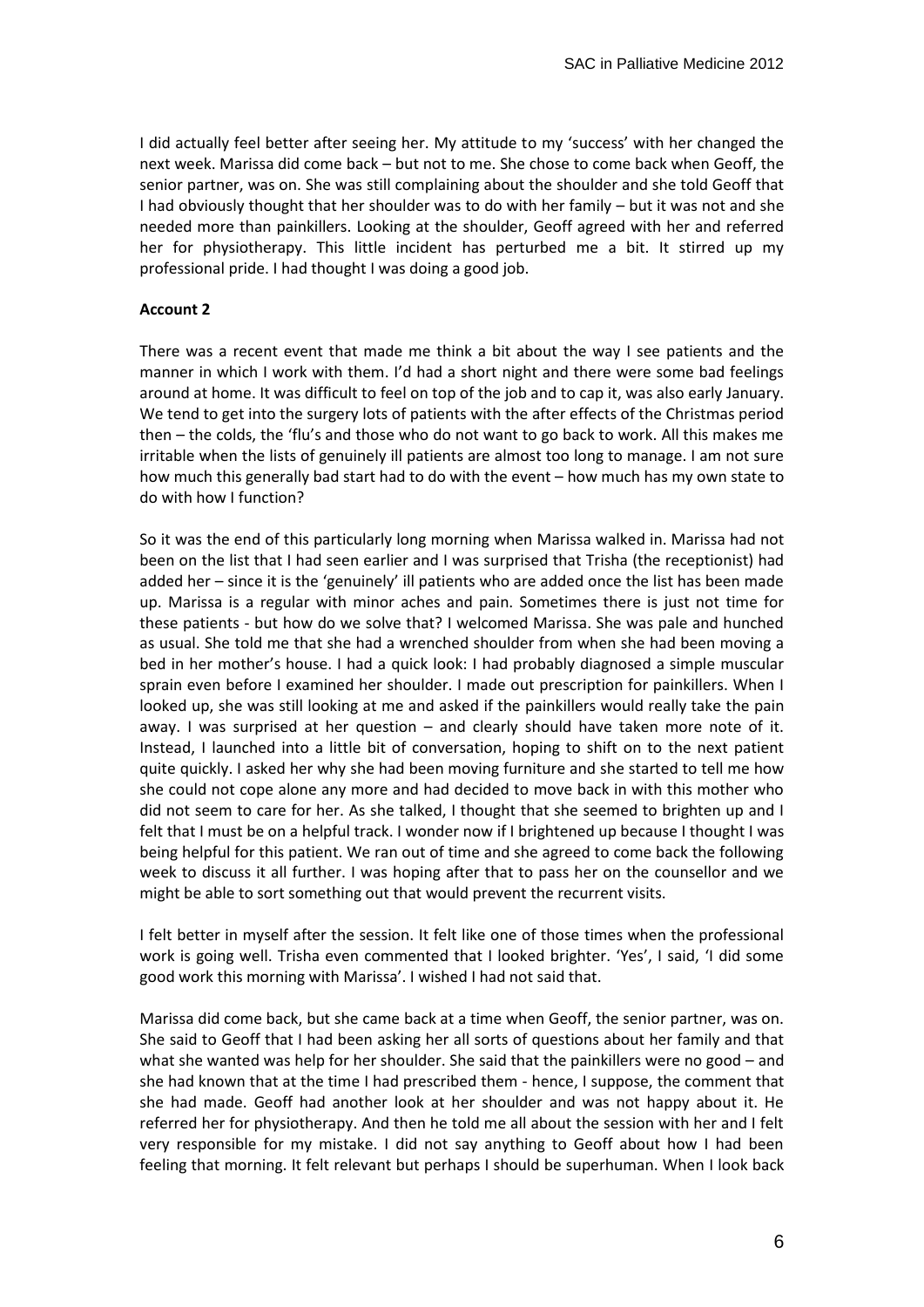on this incident, I can see that there are things that I can learn from it. There are all sorts of intersecting issues and feelings tangled up in there. Life is so difficult sometimes.

#### **Account 3**

A particular incident in the surgery has bothered me. It concerns Marissa, a thirty year old woman who visits the surgery regularly for minor complaints (abdominal discomfort / headaches). She presented with a wrenched pain that was incurred when she was moving a bed in her mother's house. I diagnosed a muscular strain and prescribed painkillers. I suppose that I assumed that because it was Marissa, it was likely to be similar to her usual visits and that she may need little more than a placebo. She came back to the senior partner, Geoff, a few days later saying that I had not taken her shoulder seriously enough. He examined her and referred her for physiotherapy, as I can now see as appropriate management.

The event stirred up a lot of other things. The context was important. It was a January morning with the surgery full of worried well with 'flu's and the post-Christmas traumas. I came in tired and irritable because of family issues at home. Marissa was not on the list to start with. Trisha (our receptionist) added her because she judged that she needed to be seen that morning. Instead of taking note of Trisha's excellent judgement, I took this as a usual visit. This was a cue that I missed. Trisha knows Marissa and knows her behaviour when she books an appointment. She recognised this as different. This is an aspect of the teamwork that we aspire to in the practice.

Marissa came in and I did look at her shoulder – but I know that I had already made a judgement about it before I examined her. This was Marissa, looking, as usual, pale and hunched – and I saw any symptom as an expression of her state and nothing else. My look at the shoulder was an irrelevant act in the circumstances. I think about the many discussions of how easy it is to get misled by preconceptions and there was I doing just that. I can see that I should have taken the shoulder more seriously. Marissa, herself, asked if the painkillers were all she needed. What would it have taken for Marissa to have said to me that I was on the wrong track that day, and to have brought my attention back to her shoulder? I wonder if she knew that I was feeling 'off' that day. I suppose I did respond to Marissa's persisting discontent by launching into questions about her family situation – in particular her relationship with her mother and why she was going back to live there – things that later Marissa said were irrelevant.

When I stand back now and think of the event like a film, I can see how I was wrong-footed when Marissa questioned the initial prescription and did not seem any happier as a result of getting it. I just grabbed at the story she had given me. When she seemed willing to talk more about her family, I turned it to my favour – seeing myself as 'obviously' being helpful. That day, I think I needed to feel successful. If I am utterly cynical, I would say that I used Marissa's situation to alter my mood. But then again, I suppose, that in turn might have helped the patients whom I saw after her that day.

I need to think, too, about Geoff's role in this and about my relationships with him and the rest of the team. I am the most junior and I tend to look up to them. I suppose I want to impress them. I could talk this one over with Steve, one of the other partners, he might see it all differently.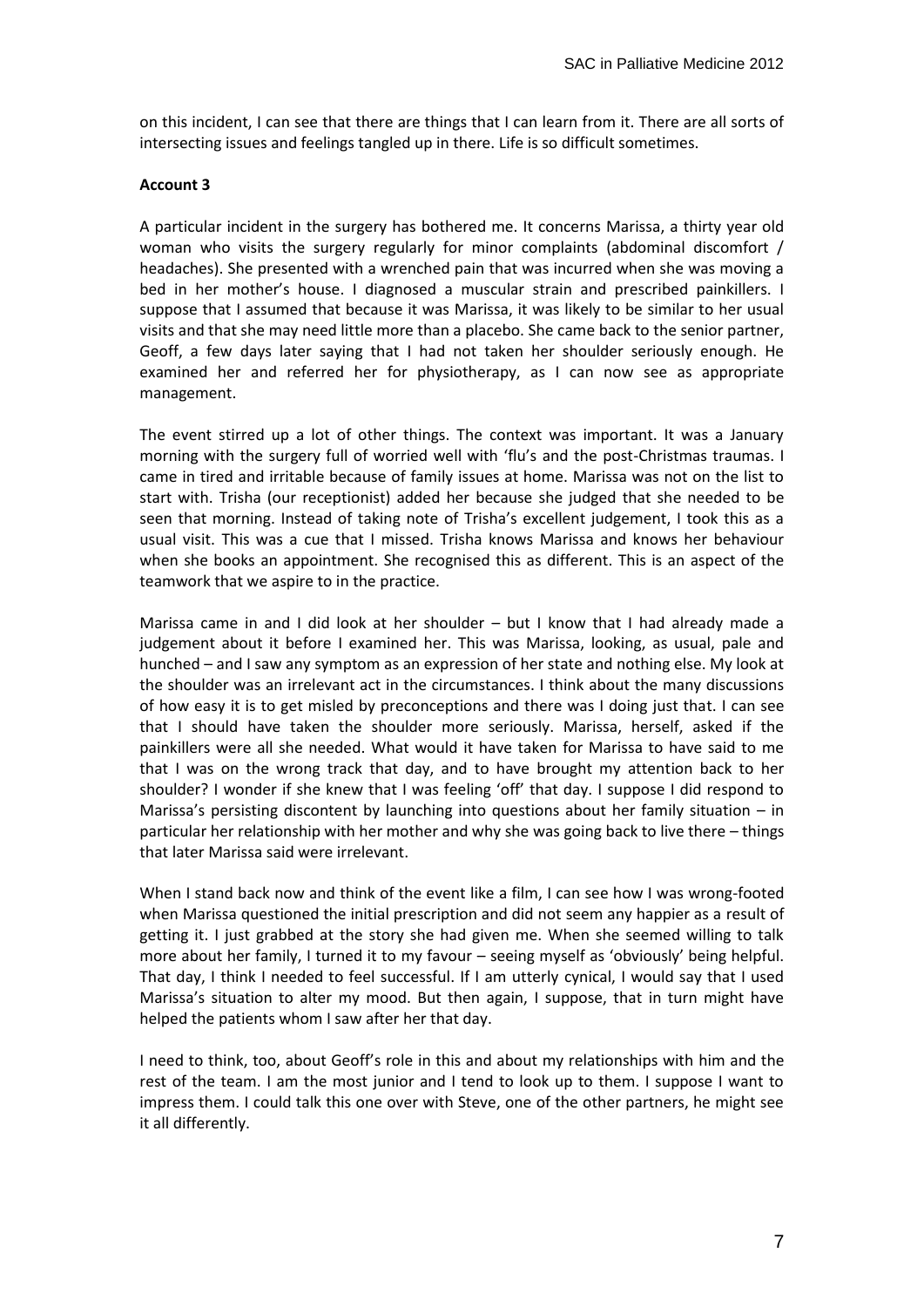#### **Account 4**

I write about an incident that continues to disturb me. I have gone over it several times and my perspectives seem to change on it  $-$  so I talked it over with Steve (one of the other partners) to see how he saw it. The incident concerns Marissa, a thirty year old woman who visits the surgery frequently with various aches and pains (mostly tummyaches and headaches). The symptoms have never been serious, though she never looks well, nor does she seem happy. On this visit she presented with a wrenched shoulder which she said resulted from moving a bed. I did a brief examination and prescribed painkillers. There still seemed to be something bothering her so I engaged her in conversation about her family relationships (this arose from the circumstances of moving the bed). I thought she was responding well and we might be getting somewhere. Time ran out and I invited her to continue the conversation next week. I wanted to get her to a point where I could easily refer her to the practice counsellor. She agreed to come back - but came back to see Geoff, the senior partner, still complaining about the shoulder. He gave her a more detailed examination and referred her for physiotherapy. He told me that she said that I thought that her family was the problem when it really was her shoulder.

I can see that the shoulder was a problem and I missed it and misconstrued the situation, engaging in the talk about her family. This was a multiple mistake. I did not pay attention to Trisha's judgement in adding Marissa to the list, I missed the shoulder problem itself when I examined it, but I also missed the cues that Marissa gave me when she was not happy with the prescription. But I was tired and out of sorts – not as sharp as I need to be when I am with patients. I am human, but I am a professional human and professionalism dictates that I should function well. I suppose that the problem was not so much that I missed one – or even two cues – then I could have put things right. I missed all three at the same time.

I then headed off on the wrong track – getting into the discussion that I assumed was relevant about her family. I think of a consultation with our local GP when I was 14. I did not agree with his diagnosis about my foot - he just said I should come back in four weeks if it was not better. I did not say anything then, though I knew in myself that it needed treatment. I ended up in plaster for six weeks. There is a power thing there. Looking at it from Marissa's point of view, she may have known that I was on the wrong track, but she probably would not have been able to do anything about it because I am a doctor. Someone like Marissa would not question a doctor's judgement at the time. How often were principles like this drummed into us at medical school – and yet it seems so easy to ignore them.

There is something more there too, though – this is what Steve suggested. That day, maybe I needed to feel helpful even more than usual – I needed more satisfaction from the situation so I was looking for cues from Marissa that suggested that she was pleased with me. I had to make do with the cue that suggested that she was no longer unhappy and I suppose I made up the rest – thinking that the conversation about her family was helpful. Maybe I can be more self critical when I am in a better mood and less tired. Maybe I need less and can give more then.

It is possible, of course, that the conversation was not wrong in general, but wrong for that time. It may be helpful to her in the longer term  $-1$  just need to wait and handle the situation more mindfully when she comes back.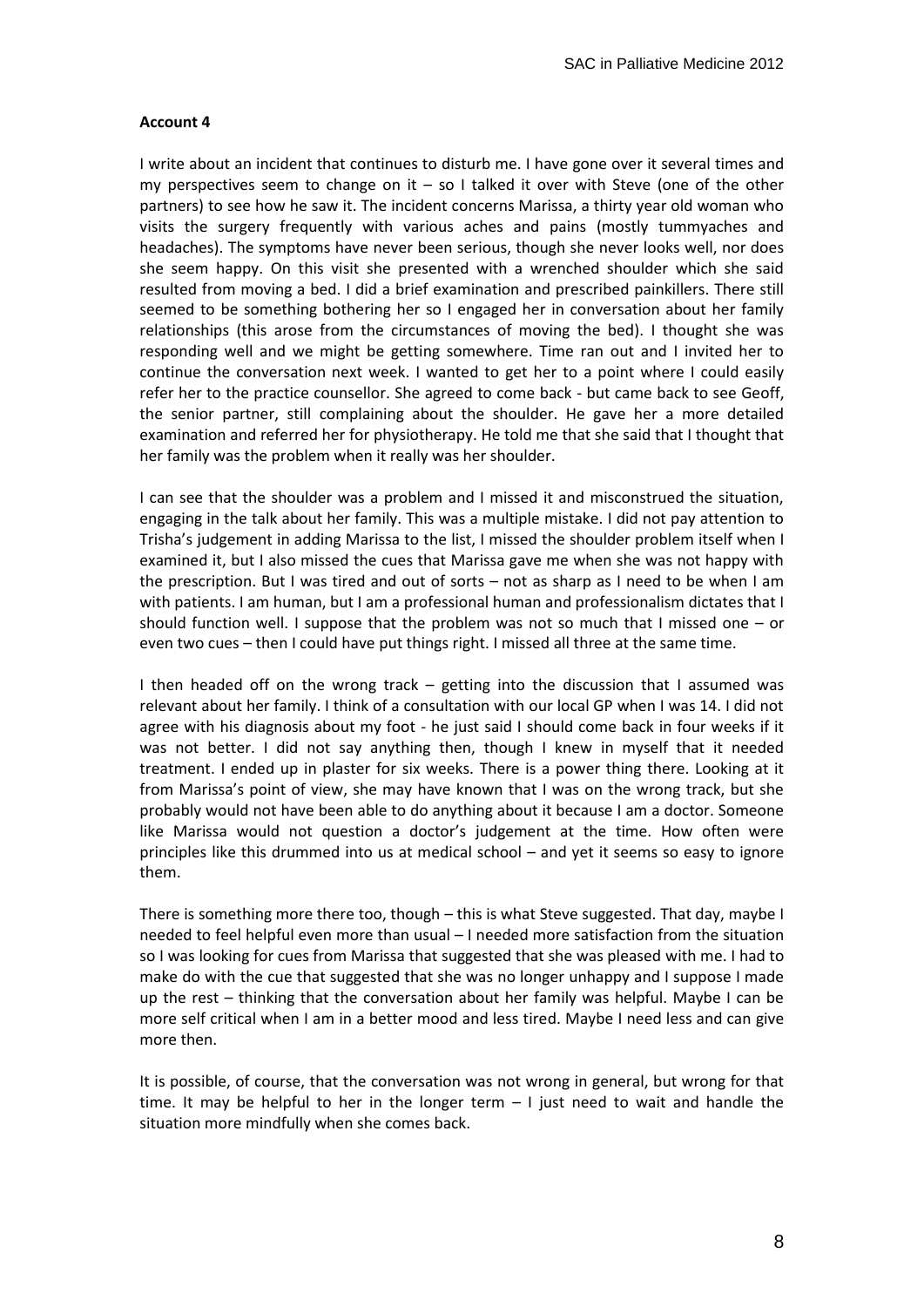I can see that there are lots more issues in this – for example, I need to consider why I was so disturbed by the incident. I know I made a mistake, but I think if it had been Steve whom Marissa had consulted, I would not have been so bothered. It was worse because it was Geoff. Steve would have mentioned it and laughed. Once we have discounted serious symptoms it is not unusual to rely on patients returning quite quickly if they feel that a symptom is not disappearing in response to initial treatment. Geoff preached a bit and I responded by getting into my 'I am only junior' mode.

## **So what have I learnt?**

- I am apt to see things differently when I am tired.
- I should pay attention to Trisha's judgements. She is the point of first contact and is pretty experienced in perceiving a patient's needs.
- I should be more aware about the power issues and how they silence patients. Maybe there are ways in which I can deal with this better. I will think on this.
- It was really useful talking the matter through with Steve. Hearing what I said to him enabled me to get it better into perspective and to see the issues in different ways.
- ………Etc etc etc (more issues listed).

 $\circ$  Or what are the key themes, practical, theory and emotion that influenced actions, what guidance and resources are there and future practice (Fade)